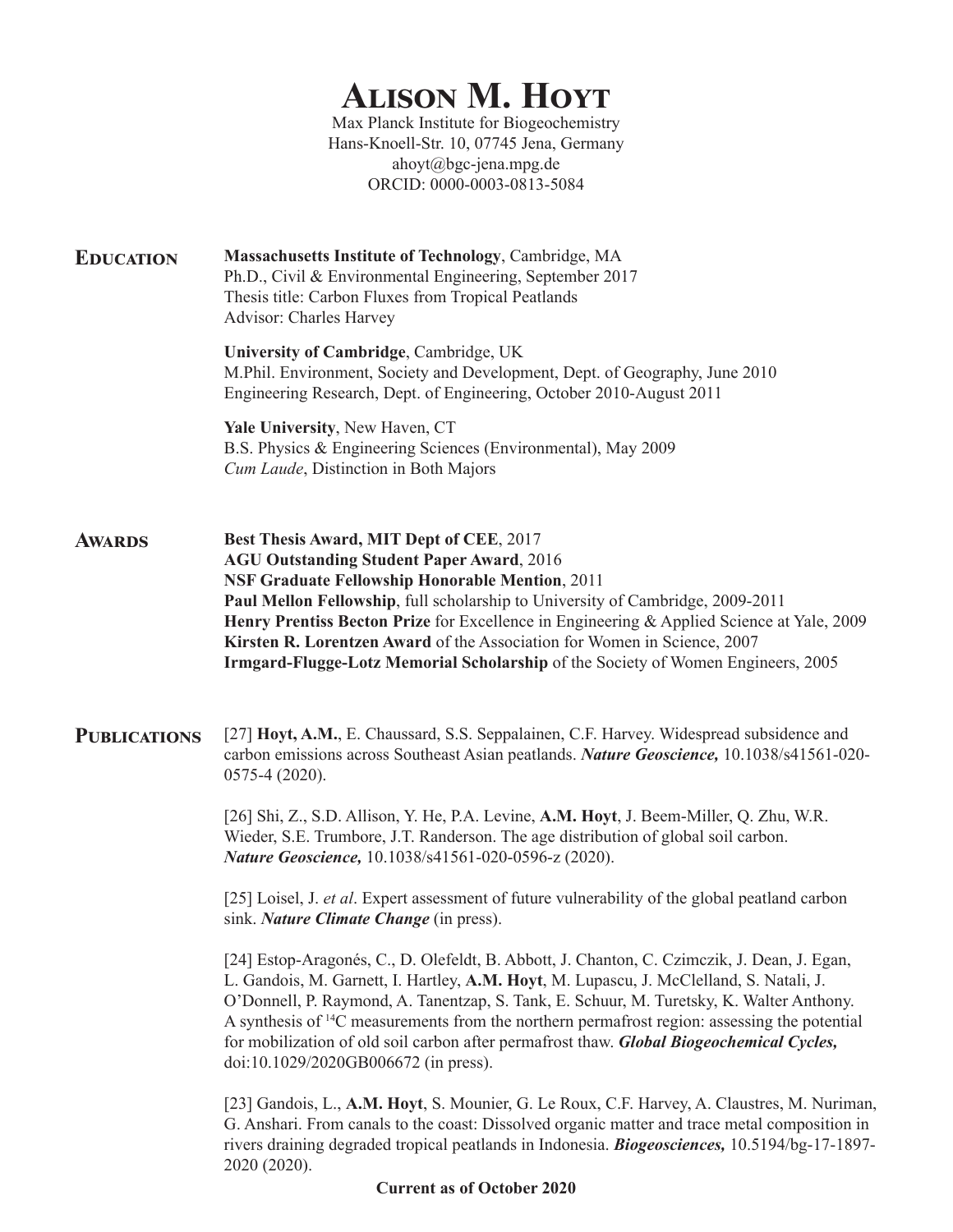#### [22] Lawrence, C.R., J. Beem-Miller, **A.M. Hoyt**, C. Monroe, C. Sierra, et al. An open source database for the synthesis of soil radiocarbon data: ISRaD version 1.0. *Earth System Science Data,* 10.5194/essd-12-61-2020 (2020). **Publications** CONT'D

[21] Lang, R., S.D. Goldberg, S. Blagodatsky, H-P. Piepho, **A.M. Hoyt**, R.D. Harrison, J. Xu, G. Cadisch. Mechanism of  $\text{CH}_4$  uptake in profiles of tropical soils converted from forest to rubber plantations. *Soil Biology and Biochemistry,* 10.1016/j.soilbio.2020.107796 (2020).

[20] Schädel, C., J. Beem-Miller, M. Aziz Rad, S. E. Crow, C. Hicks Pries, J. Ernakovich, **A.M. Hoyt**, A. Plante, S. Stoner, C. C. Treat, and C. A. Sierra. Decomposability of soil organic matter over time: The Soil Incubation Database (SIDb, version 1.0) and guidance for incubation procedures. *Earth System Science Data,* 10.5194/essd-12-1511-2020 (2020).

[19] Hoyt, A.M., L. Gandois, J. Eri, F.M. Kai, C.F. Harvey, A.R. Cobb. CO<sub>2</sub> emissions from an undrained tropical peatland: Interacting influences of temperature, shading and water table depth. *Global Change Biology*, 10.1111/gcb.14702 (2019).

[18] Drake, T., K. Van Oost, M. Barthel, M. Bauters, **A.M. Hoyt,** D. Podgorski, J. Six, P. Boeckx, S. Trumbore, L. Cizungu Ntaboba, and R. Spencer. Mobilization of aged and biolabile soil carbon by tropical deforestation. *Nature Geoscience* 12, 541-546, 10.1038/s41561-019- 0384-9 (2019).

[17] Gandois, L., **A.M. Hoyt**, C. Hatté, L. Jeanneau, R. Teisserenc, M. Liotaud, N.Tananaev. Contribution of peatland permafrost to dissolved organic matter along a thaw gradient in North Siberia. *Environmental Science & Technology*, 10.1021/acs.est.9b03735 (2019).

[16] Metzler, H, Q. Zhu, W. Riley, **A.M. Hoyt**, M. Müller, C.A. Sierra. Mathematical reconstruction of land carbon models from their numerical output: computing soil radiocarbon from 12C dynamics. *Journal of Advances in Modeling Earth Systems*, 10.1029/2019MS001776 (2019).

[15] Dadap, N., A. Cobb, **A.M. Hoyt**, C. Harvey, A. Konings. Satellite soil moisture observations predict burned area in Southeast Asian peatlands. *Environmental Research Letters* 14:094014. 10.1088/1748-9326/ab3891 (2019).

[14] Malhotra, A., K.Todd-Brown, L.E. Nave, N.H. Batjes, J.R. Holmquist, **A.M. Hoyt,** C.M. Iversen, R.B. Jackson, K. Lajtha, C. Lawrence, O. Vindušková, W. Wieder, M. Williams, G. Hugelius, J. Harden. The landscape of soil carbon data: emerging questions, synergies and databases. *Progress in Physical Geography* 10.1177/0309133319873309 (2019).

[13] Bauters, M., O. Vercleyen, B. Vanlauwe, J. Six, B. Bonyoma, H. Badjoko, W. Hubau, A.M. Hoyt, M. Boudin, H. Verbeeck, P. Boeckx. Long-term recovery of the functional community assembly and carbon pools in an African tropical forest succession. *Biotropica,* 10.1111/btp.12647 (2019).

[12] Sierra, C., **A.M. Hoyt**, Y. He, S.E. Trumbore. Soil organic matter persistence as a stochastic process: age and transit time distributions of carbon in soils. *Global Biogeochemical Cycles* 32, 1574–1588., 10.1029/2018GB005950 (2018).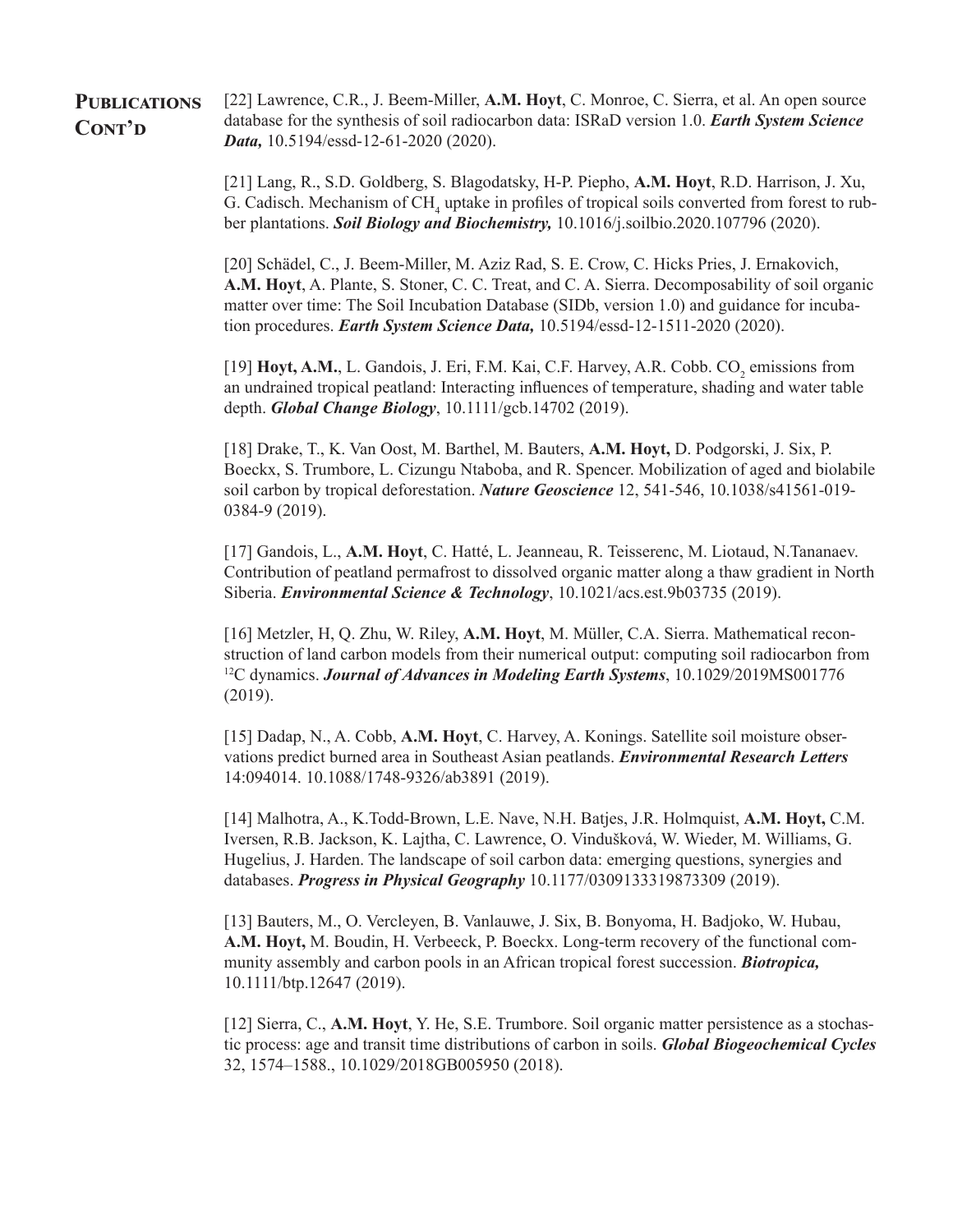| <b>PUBLICATIONS</b> | [11] Apell, J.N., D.H. Shull, A.M. Hoyt, P.M. Gschwend. Investigating the effect of bioirriga-      |
|---------------------|-----------------------------------------------------------------------------------------------------|
| CONT'D              | tion on in situ porewater concentrations and fluxes of polychlorinated biphenyls using passive      |
|                     | samplers. <i>Environmental Science &amp; Technology</i> , 52, 8, 4565-4573, 10.1021/acs.est.7b05809 |
|                     | (2018).                                                                                             |

[10] Hodgkins, S.B., C.J. Richardson, R. Dommain, H. Wang, P.H. Glaser, B. Verbeke, B.R. Winkler, A.R. Cobb, V.I. Rich, M. Missilmani, N. Flanagan, M. Ho, **A.M. Hoyt**, C.F. Harvey, S.R. Vining, M.A. Hough, T.R. Moore, P.J.H. Richard, B. Florentino, J. Toufaily, R. Hamdan, W.T. Cooper, J.P. Chanton. Tropical peatland carbon storage linked to global latitudinal trends in peat recalcitrance. *Nature Communications*, 9, 3640, 10.1038/s41467-018-06050-2 (2018).

[9] Cobb, A., **A.M. Hoyt**, L. Gandois, J. Eri, R. Dommain, K. A. Salim, F. M. Kai, N. Salihah A.S., C.F. Harvey. How temporal patterns in rainfall determine the geomorphology and carbon fluxes of tropical peatlands. *PNAS*, 10.1073/pnas.1701090114 (2017).

[8] Wijedasa, L.S. *et al.* Denial of long-term issues with agriculture on tropical peatlands will have devastating consequences. *Global Change Biology,* Letter to the Editor, 10.1111/ gcb.13516 (2016).

[7] Gandois, L., R. Teisserenc, A. R. Cobb, H.I. Chieng, L. Lim, A.S. Kamariah, **A.M. Hoyt**, C.F. Harvey. Origin, composition, and transformation of dissolved organic matter in tropical peatlands. *Geochimica et Cosmochimica Acta,* 10.1016/j.gca.2014.03.012 (2014).

#### **Publications In Review & SUBMITTED** [6] **Hoyt, A.M.**, S.R. Pangala, L. Gandois, A.R. Cobb, V. Gauci, J.M.A. Incham, R.A. Zulkiflee, H.B.B.H. Idi, C.F. Harvey. Beyond surface fluxes: the methane budget of a tropical peatland. *Nature Climate Change* (in revision).

[5] S. Buessecker, S., Z. Zamora, A. F. Sarno, D. R. Finn, **A. M. Hoyt**, J. van Haren, J. D. Urquiza Muñoz, and H. Cadillo-Quiroz. Microbial communities and the putative interactions of methanogens with nitrogen oxides in diverse peatlands of the Amazon basin. *Environmental Microbiology* (in review).

[4] Dadap, N.C., **A. M. Hoyt,** A. R. Cobb, D. Oner, M. Kozinski, P. V. Fua, K. Rao, C. F. Harvey, and A. G. Konings. Drainage canals in Southeast Asian peatlands increase carbon emissions. *AGU Advances* (submitted).

[3] von Fromm, Sophie F., **A. M. Hoyt**, G. E. Acquah, E. Aynekulu, A. A. Berhe, S. M. Haefele, M. Lange, S. P. McGrath, K. D. Shepherd, A. M. Sila, J. Six, E. K. Towett, S. E. Trumbore, T.-G. Vågen, E. Weullow, L. A. Winowiecki, and S. Doetterl. Continental-scale controls on soil organic carbon across sub-Saharan Africa. *SOIL* (submitted).

[2] Beem-Miller, J., M. Schrumpf, **A. M. Hoyt**, G. Guggenberger, S. E. Trumbore. Impacts of drying and rewetting on the radiocarbon signature of respired  $\mathrm{CO}_2$  and implications for incubating archived soils. *JGR Biogeosciences* (submitted).

[1] Shane Stoner, S., **A. M. Hoyt**, S. E. Trumbore, C. A Sierra, M. Schrumpf, S. Doetterl, T. Baisden, L. Schipper. Soil organic matter turnover rates increase to match increased inputs in grazed grasslands. *Biogeochemistry* (submitted).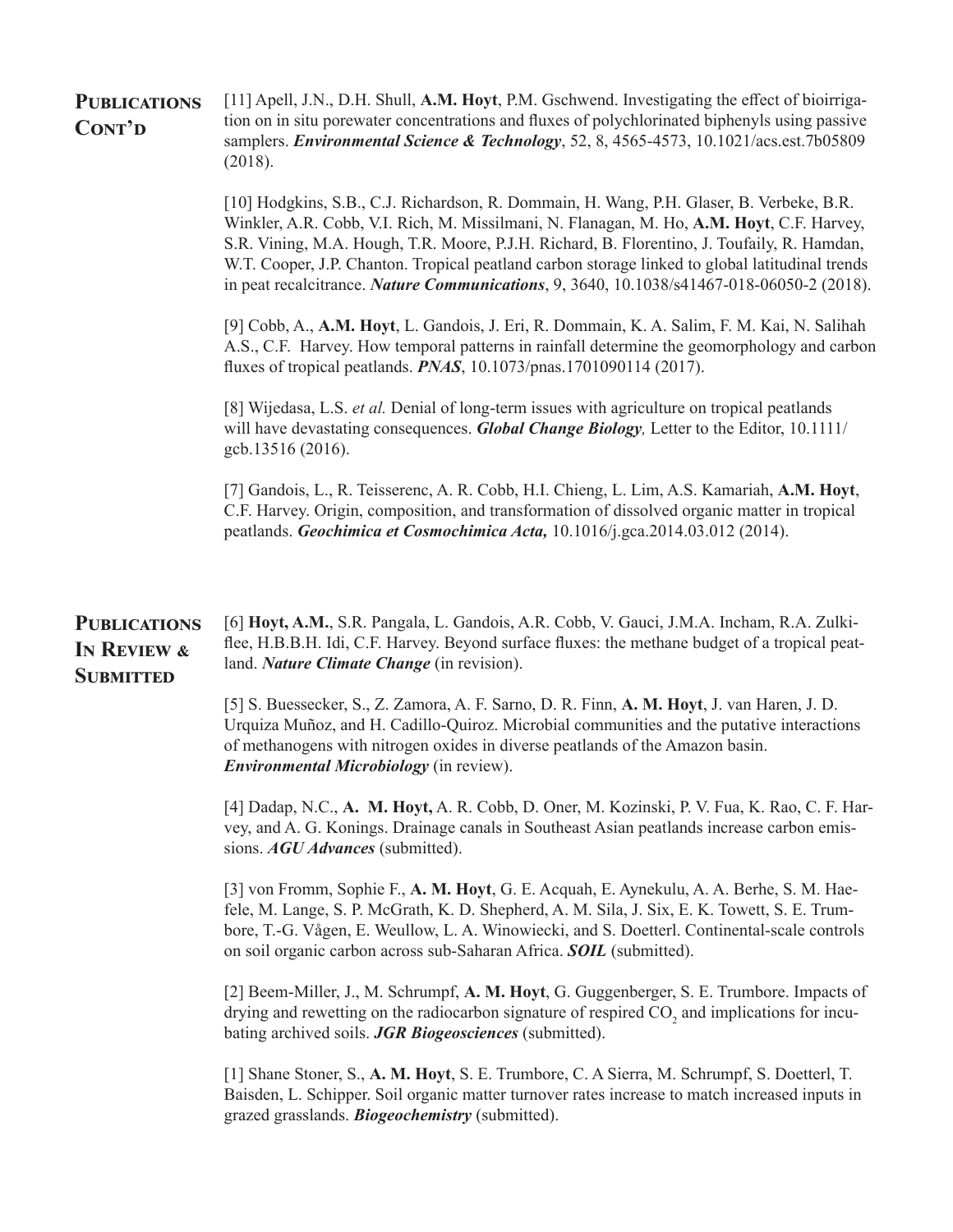**Invited Talks** Chicheley Hall, UK, *Royal Society Workshop on Radiocarbon in the Anthropocene* (deferred until 2021 due to COVID). Existing and Nascent <sup>14</sup>C Databases.

> *AsiaFlux Conference*, Kuching, Malaysia (deferred until 2021 due to COVID). Widespread subsidence in Southeast Asian peatlands.

*American Geophysical Union Fall Meeting,* San Francisco, CA (Dec. 2020, planned). Widespread drainage, subsidence and  $CO_2$  emissions in tropical peatlands.

University of California, Irvine, Lecturer at *Radiocarbon Short Course: Radiocarbon in Ecology and Earth Systems Science* (Aug. 2019).

University of Hohenheim, Stuttgart, Germany. *Institute of Tropical Agricultural Sciences Seminar Series* (Nov 2018). Carbon fluxes from tropical peatlands.

*American Geophysical Union Fall Meeting,* San Francisco, CA (Dec. 2017). Subsidence in tropical peatlands: Estimating  $\mathrm{CO}_2$  fluxes from peatlands in Southeast Asia.

Lamont Doherty Earth Observatory, Columbia University, New York. *Biology and Paleo-Environment Seminar Series* (Dec. 2016). Production and transport of CH<sub>4</sub> in a tropical peatland.

Nanyang Technological University, Singapore. *Tropical Peatlands, Past and Future: Ecosystem Processes & Environmental Change* (Aug. 2016). CH<sub>4</sub> fluxes and subsidence in tropical peatlands.

UK National Environment Research Council (NERC), *Methane Dynamics in the Tropics*, Chicheley Hall, UK (July 2014). Understanding hydrology and methanogenesis in a Bornean peat swamp forest.

#### **+19 as contributing (non-presenting) author. Oral**

**Hoyt, A.M.**, H. Cadillo-Quiroz, A.B. Pacaya, M. Jacobs, R.S. Pena, D.R. Navarro, D. Urquiza-Munoz, S.E. Trumbore. (Dec. 2019). Methane Emissions and Isotopic Composition along a Peatland Gradient in the Amazon. *American Geophysical Union Fall Meeting*, San Francisco, CA. **Presentations**

> **Hoyt, A.M.**, H. Cadillo-Quiroz, S. Pangala, L. Gandois, A. Cobb, V. Gauci, C. F. Harvey, S. E. Trumbore. (May 2019). Tropical Peatland Methane: Isotopes and Processes. Methane Observations and Yearly Assessments (MOYA) Annual Meeting, Egham, London, UK.

> **Hoyt, A.M.**, J. Beem-Miller, C. Sierra, S. Stoner, B. Ahrens, Q. Zhu, W. Riley, C. Lawrence, G. Monroe, S. Trumbore (April 2019). Timescales of Soil Carbon Cycling Across Latitudes. *European Geophysical Union General Assembly*, Vienna, Austria.

**Hoyt, A.M.**, J. Beem-Miller, C. Sierra, S. Stoner, B. Ahrens, Q. Zhu, W. Riley, C. Lawrence, G. Monroe, S. Trumbore (Jan 2019). How Old Is C Respired from Soils? A Global Data Synthesis and Modeling Approach. *Soil Science Society of America International Soils Meeting*, San Diego, CA.

**Hoyt, A.M.,** L. Gandois, A. Cobb, E. Corbett, S. Pangala, V. Gauci, C. Harvey (June 2017). Global Trends in Peatland Methane: An Isotope Approach. *Mer Bleue Meeting*, McGill, Montreal, Canada.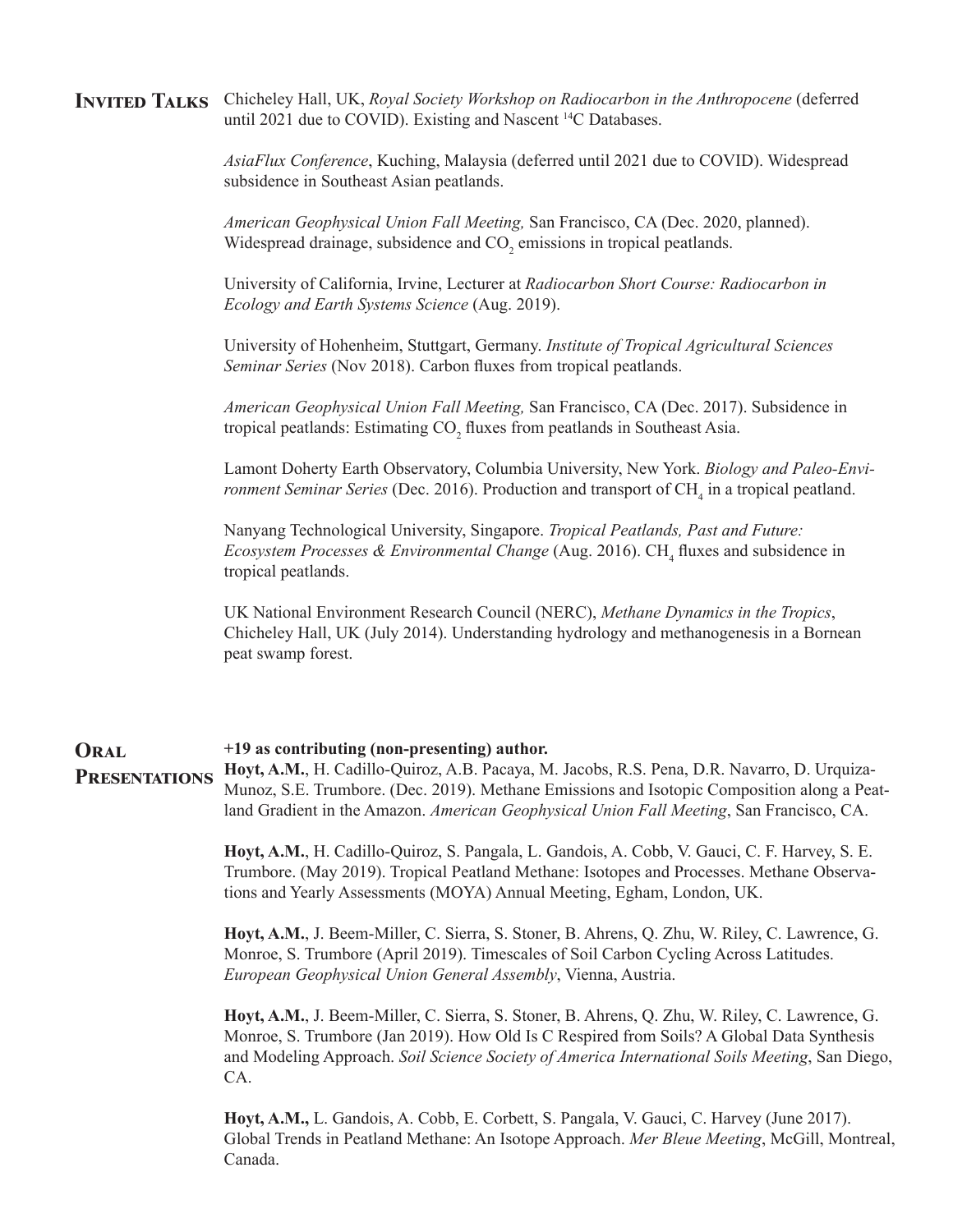**Hoyt, A.M.**, L. Gandois, A. Cobb, S. Pangala, V. Gauci, and C.F. Harvey (Apr. 2017). Pantropical Trends in Peatland Methane Fluxes. *European Geophysical Union General Assembly*, Vienna, Austria. **Oral Presentations** CONT'D

> **Hoyt, A.M.**, S. Pangala, L. Gandois, A. Cobb, V. Gauci, C.F. Harvey (Dec. 2016). Methane Oxidation in a Tropical Peatland. *American Geophysical Union Fall Meeting*, San Francisco, CA.

> **Hoyt, A.M.**, S. Pangala, L. Gandois, A. Cobb, F.M. Kai, X. Xu, V. Gauci, Y. Mahmud, A.S. Kamariah, J.A. Eri, C.F. Harvey (Aug. 2016). Methane Fluxes from a Tropical Peatland in Brunei Darussalam. *Proceedings of the 15th International Peat Congress*, Kuching, Malaysia.

**Hoyt, A.M.**, E. Chaussard, S. Seppalainen, C.F. Harvey (Feb. 2016). Subsidence in Tropical Peatlands. *Mer Bleue Meeting*, McGill, Montreal, Canada.

**Hoyt, A.M.**, S. Pangala, L. Gandois, A. Cobb, F.M. Kai, X. Xu, V. Gauci, Y. Mahmud, A.S. Kamariah, J.A. Eri, C.F. Harvey (Dec. 2015). Methanogenesis in Peat Bogs - Insights from 14C Data Synthesis and Modeling. *American Geophysical Union Fall Meeting*, San Francisco, CA.

**Hoyt, A.M.**, N. Tananaev, C. Hatté, R. Teisserenc, C.F. Harvey, X. Xu, L. Gandois (Jul. 2015). Methanogenesis in Arctic Environments: What Can We Learn from Isotopic Techniques? *Lower Yenisei Observation Network Workshop*, Krasnoyarsk Krai, Siberia, Russia.

**Hoyt, A.M.,** S. Pangala, L. Gandois, A. Cobb, F.M. Kai, X. Xu, V. Gauci, Y. Mahmud, A.S. Kamariah, J.A. Eri, C.F. Harvey (Mar. 2015). Peatland Methane Fluxes: The Importance of Lateral Transport. *Mer Bleue Meeting*, Montreal, Canada.

**Hoyt, A.M.**, S. Pangala, L. Gandois, A. Cobb, F.M. Kai, X. Xu, V. Gauci, Y. Mahmud, A.S. Kamariah, J.A. Eri, C.F. Harvey (Dec. 2014). Methane Production and Transport in a Tropical Peatland. *American Geophysical Union Fall Meeting*, San Francisco, CA.

**Hoyt, A.M.**, L. Gandois, A. Cobb, F.M. Kai, Ng J.L.B., A.S. Kamariah, Y. Mahmud, Jamilah J., Joffre A.A., N. Salihah A.S., C.F. Harvey (Dec. 2013). Hydrologic Control of Soil CO<sub>2</sub> Fluxes from Tropical Peat. *American Geophysical Union Fall Meeting*, San Francisco, CA.

| <b>POSTER</b><br><b>PRESENTATIONS</b> | +5 as contributing (non-presenting) author.<br>Hoyt, A.M., C.A. Sierra, C.R. Lawrence, H. Metzler, P.A. Levine, Z. Shi, J. Beem-Miller, S.<br>Stoner, Q. Zhu, W. J Riley, M. Torn, G. Monroe, S. Allison, J. Randerson, S. Trumbore (Aug.<br>2019). Radiocarbon as a Constraint on Global Soil Carbon Cycling. AGU Chapman Meeting<br>on Understanding Carbon Climate Feedbacks, San Diego, CA. |
|---------------------------------------|-------------------------------------------------------------------------------------------------------------------------------------------------------------------------------------------------------------------------------------------------------------------------------------------------------------------------------------------------------------------------------------------------|
|                                       | Hoyt, A.M., J. Beem-Miller, C.A. Sierra, S. Stoner, B. Ahrens, Q. Zhu, W. J Riley, C.R. Law-<br>rence, G. Monroe, S. Trumbore (Dec. 2018). Respired Radiocarbon: Insights into decadal soil<br>carbon cycling. American Geophysical Union Fall Meeting, Washington, DC.                                                                                                                         |
|                                       | Hoyt, A.M., S. Pangala, L. Gandois, A. Cobb, F.M. Kai, X. Xu, V. Gauci, Y. Mahmud, A.S.<br>Kamariah, J.A. Eri, C.F. Harvey (Nov. 2015). Methane Fluxes from a Tropical Peatland.<br>Peat Carbon Accumulation on Earth (C-PEAT) Workshop, Lamont Doherty Earth Institute,<br>Columbia University, Palisades, New York.                                                                           |
|                                       | Hoyt, A.M., A. Cobb, C.F. Harvey (Jun. 2012). Applications of Classical Models to Tropical                                                                                                                                                                                                                                                                                                      |

Peat. *Proceedings of the 14<sup>th</sup> International Peat Congress*. Stockholm, Sweden.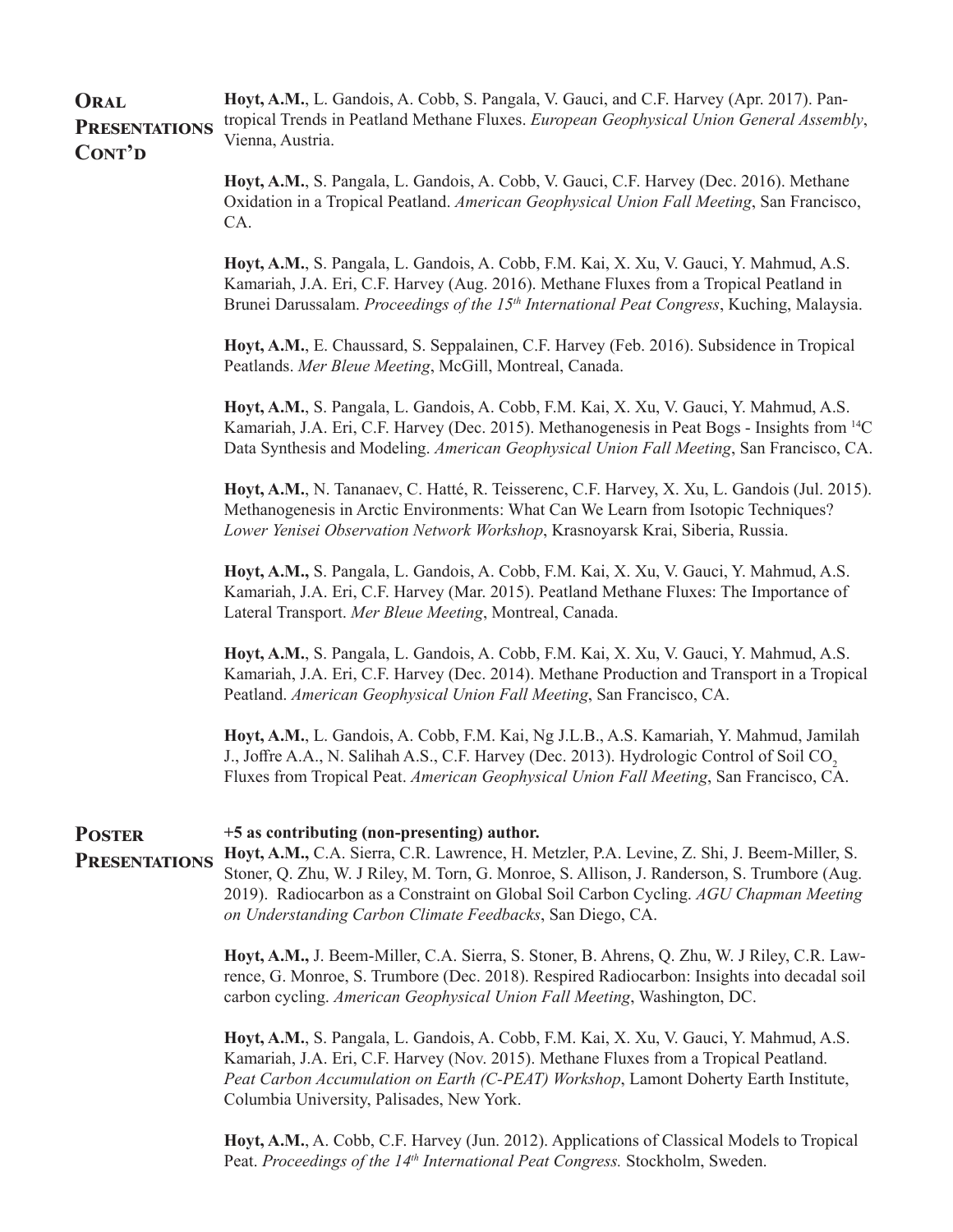## **Research & Technical Positions**

- **Postdoctoral Researcher,** Max Planck Institue for Biogeochemistry (Sept. 2017 to present)
- Advisor: Susan Trumbore. Research affiliate at Berkeley National Lab with Margaret Torn.

### **Graduate Research Assistant,** MIT (2011-2017)

- Carbon cycle in tropical peatlands, Borneo (field campaigns 2012-2016).
- Permafrost methane emissions, Siberia (field campaigns 2015-2016).

### **Hydrology & Water Supply Research Projects** (2008-2011)

- Research on impact of urbanization on groundwater resources, Santa Cruz, Bolivia (2010-11)
- Rural drinking water systems research project, Bui Division, Cameroon (2010)
- Modeled precipitation, stream discharge and DOC in Harvard Forest (2008-2009)
- Research on rural sanitation and drinking water supply in Alto Beni, Bolivia (Summer 2008)

**Teaching & Mentoring Co-supervisor,** Sophie von Fromm, Ph.D. candidate at the Max Planck Institute for Biogeochemistry/ETH Zurich. "Understanding controls on organic matter stabilization in (sub)tropical soils", jointly supervised with Susan Trumbore and Sebastian Doetterl, June 2019-present.

> **Co-supervisor,** Ph.D. candidate at Lancaster University. "The role of lateral and tree transport in methane cycling in tropical peatlands", jointly supervised by Sunitha Pangala and Niall McNamara, beginning 2021.

### **Mentor for Student Research Projects** (2014 - present)

- Radiocarbon incubations of archived soils (isotopes) Jeffrey Beem-Miller (PhD), Current
- Soil C turnover in grasslands (isotopes, modeling) Shane Stoner (PhD), Current
- Controls on soil C turnover in Congo (field, labwork) Benjamin Bukombe (PhD), Current
- Methane in a Panama peatland (isotopes, fieldwork) Alex Hedgpeth (PhD), Current
- Isotope labeled incubations to detect AOM (lab-based) Andrey Vieira (BS), Summer 2016
- Subsidence rates in Sumatra (GIS, Python analysis) Sandra Seppalainen (BS), Spring 2016
- Influence of decomposition on peat formation (field, labwork) Judy Pu (BS), Summer 2014

**Teaching Assistant,** Groundwater Hydrology, MIT Subject 1.72, Fall 2012, Fall 2015 Delivered guest lectures, Matlab training, and recitations. Helped write and grade problem sets.

**Workshop Co-organizer,** Software Carpentry Scientific Programming Workshop, Fall 2013 Co-organized and obtained funding to bring 2.5-day scientific programming skills workshop to CEE department. Helped adapt standard Software Carpentry curriculum to earth science focus.

#### **Professional Workshop Organizer**

• Soil Radiocarbon Workshop, Lawrence Berkeley Laboratory, December 5-8, 2019

### **Service and Affiliations**

- 
- ISRaD Hackathon, Max Planck Institute for Biogeochemistry, November 15-17, 2018
- Bay Area ISRaD Day, Stanford University, November 2, 2018.

**Founding Developer & Steering Committee Member**, International Soil Radiocarbon Database, (2018-present). Database design; Developed training materials; Led outreach sessions for the International Soil Radiocarbon Database (ISRaD).